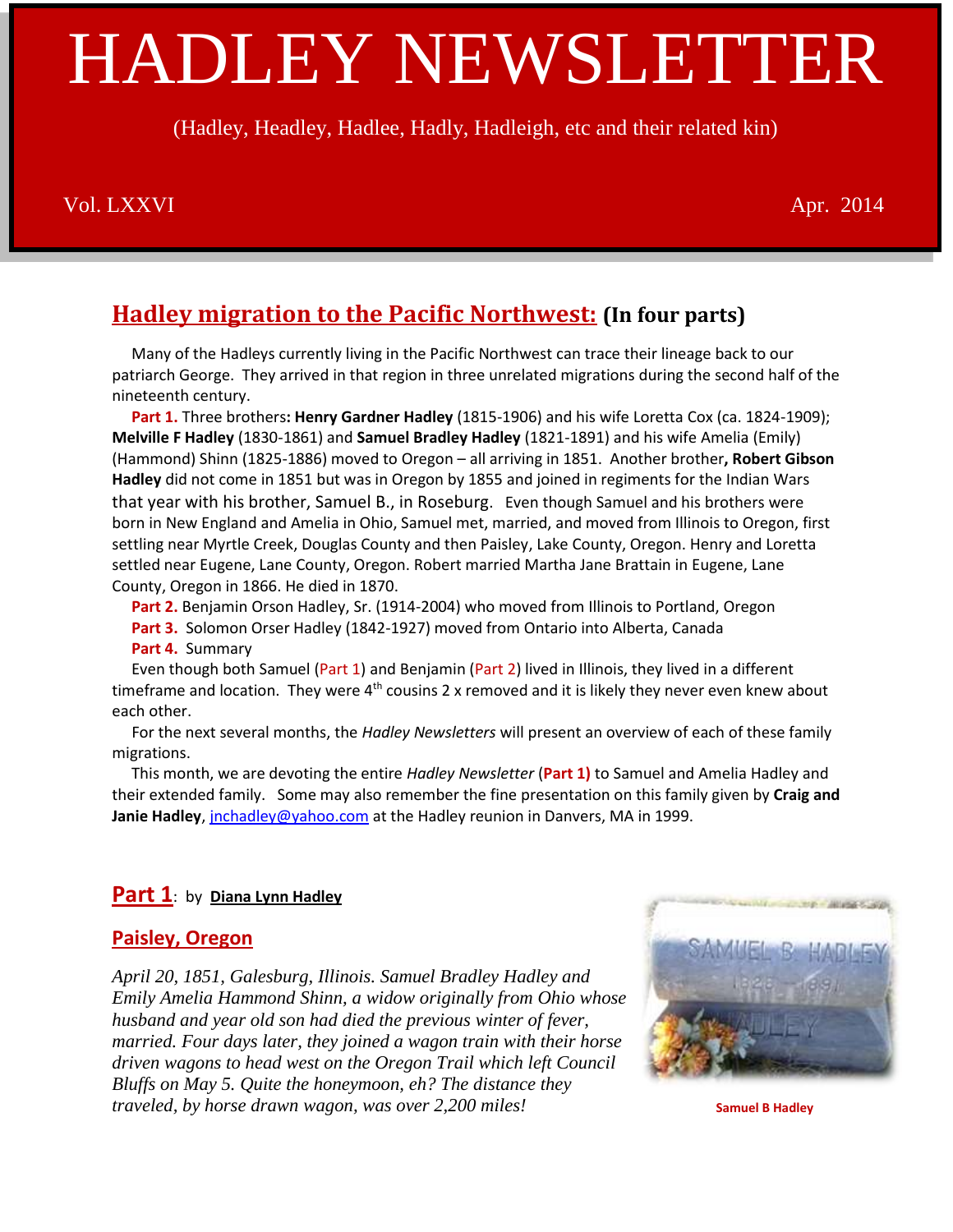

**Amelia "Emily" Hadley**

*Their party included Sam's brother, Melville, and another brother, Henry and his wife Loretta (although Amelia doesn't identify him as such in her diary, he is listed on the 1851 emigrant rolls as part of their train.). It also included Aaron Rose, the founder of Roseburg, in Douglas County, OR, and Dr. James Cole, for whom a valley close to Roseburg would be named. The Dennys and Borens journeyed with this party to Oregon (and later Washington) (mentioned in Amelia's diary). (The Dennys founded Seattle (Arthur and David). As step-siblings who crossed the plains together married, Louisa Boren married David* 

*Denny and became known as the Sweetbriar Bride - the first wedding of whites in the area. Her sister, Mary Ann married Arthur.)*

*Taking the Barlow Trail over the Cascades and arriving at the Foster Farm on Eagle Creek, just east of Portland, on August 23, 1851 (interestingly enough, my sister's birthday over 100 years later), Sam and Amelia did not linger in that area long. Instead, they followed Rose south and took up a Donation Land Claim along the South Umpqua River, just north of Myrtle Creek in December 1851 (records show it was recorded Dec 1). Interstate 5 now runs through the center of that claim, a vineyard and winery abuts it to the west. It is beautiful land. I can imagine it being quite bountiful. The first three children were born in this Oregon Territory - Albert (1852), Margaret (1854), and my great grandfather, Samuel Gibson, in 1856. Sam B was a county commissioner in 1853, six years before Oregon became a state.*

*Around 1857(?), Sam and Amelia packed up their growing family and journeyed even farther south, over mountains not quite as treacherous as the Rockies, but almost, to become store owners in Yreka, Siskiyou County, CA. There, other children joined the family - twins: Melville and Melvina ("Dolly") (1858), John (1860), Kitty Emmeline (1862), Henry ("Hank") (1866). I have been unable to discover anything about this sojourn of the Hadleys in Yreka. There is a former post station in Humboldt County, CA, named Hadley, but from my research, I have traced that back to Henry G., Sam B's brother. My father, Gerald, says his grandfather (Sam G) would tell him stories of his childhood but never mentioned the years in Yreka and they lived there for almost a decade, judging by the years of the children's births.*

*Back to Oregon and the Myrtle Creek area! Again, according to the oral history passed down, my great grandfather enjoyed spending time with the Chinese along the river, learning bits of their language and sharing meals. The Hadleys were also friendly with the Native Americans in the areas in which they lived. They adopted a young Native American boy whom Sam B named Joe Bowers, while in California. According to accounts, he very much loved Amelia. He is buried in the Paisley, OR cemetery along with many of the family.*

*Then came the Modoc Indian Wars ((1872-1873). I have a certain pride in being part of such an adventurous family. I know this land well. It is not an easy place, although Sam definitely had a knack for choosing prime real estate. I think of Amelia and her brood of children and NO indoor plumbing, easy access supermarkets, etc., and I marvel. On the flip side, I struggle with the fact that my family and others like them had a part in the displacement of the indigenous population. It helps me to know, via my father via my great grandfather who was actually there, that our family, in particular, wanted to live in harmony with the natives. They befriended them. That being said, Sam B and the older boys were conscripted into the army. (Sam B. and his brother, Robert, participated in the Indian Wars in 1855-1856.) They did not, according to account, engage in fighting, instead taking on other jobs which allowed them to help as they could.*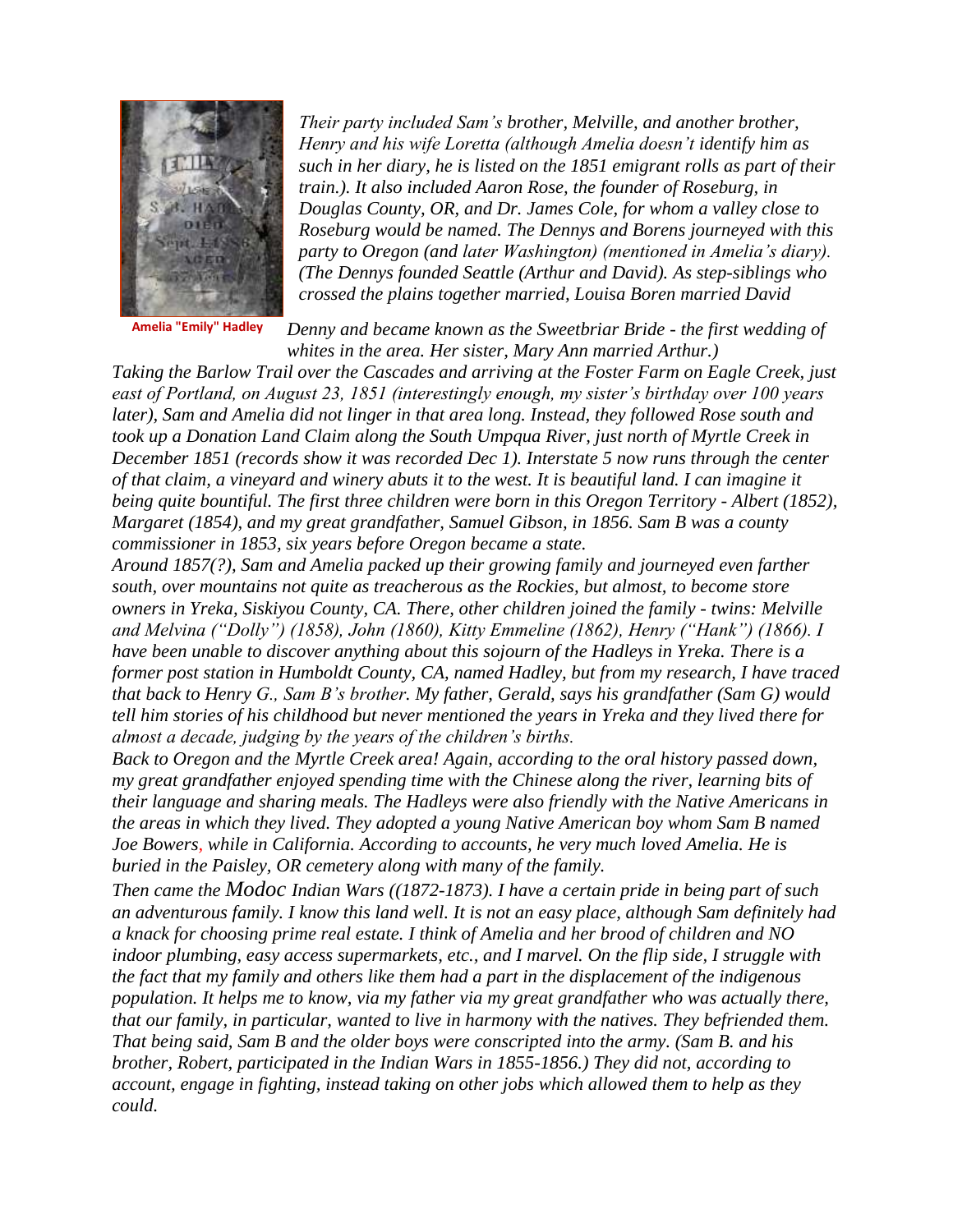*When the war ended in 1873, they decided to leave the lower Umpqua Valley again. This time, heading east over the Cascades to the Summer Lake Valley and a new settlement named Paisley. I have not been able to pinpoint the exact dates of their arrival in Lake County, but from various sources, I have pieced together that Kitty and Dolly made the first two marriages in the area in January and May 1875, respectively; Kitty to William Currier and Dolly to John A. Withers (According to puzzle pieces I put together, John's sister, Mary, married Henry G's son, Charles, in the Eugene, Oregon area, who also held land in Lake County by the Withers there. They lived in Lane County, Oregon. A Charles Hadley is frequently mentioned in the Roseburg newspapers in the early 1900s, but he could possibly be Albert's son, although Find-A-Grave has a headstone for someone whose dates match that of Charles as dying in 1890.). Any information you may have regarding Hadleys in Lane County, Oregon and along the Oregon and California coasts would be appreciated. More importantly, to me, is any information on the Hadleys in Lake County, Oregon.*

*According to the BLM GLO records, both Sam B and Albert filed claims in Lake County, but not until 1879 at the earliest. From what I have been told and could find in my research, their land abutted the Withers ranch and eventually most of it became part of it. Amelia is known for bringing the first organ into the area. She was a staunch Methodist and somewhat of a musician, playing the accordion and organ with some finesse. Although there is no longer a Methodist church in Paisley, my family were members there for many, many years. In the Paisley area, Margaret married John Hanan, Albert, and eventually Sam G, married local women. Henry went his own way, ending up in Idaho and Washington, where he married and stayed.*

*Samuel Gibson was my great grandfather. I have heard so many accounts of his raucous ways. There is a saloon still standing in what is now almost a ghost town but what, at the time, was a thriving community with at least three saloons, a mercantile, post office, hotel/restaurant, doctors, a bank, a newspaper, a board walk. From what I have heard, Sam G would ride his horse through the swinging doors of the saloon, right up to the bar, order, drink, and then ride out again. He was a hard worker, and played equally as hard. As he was approaching his mid-50s, Lillian A. Tucker Gaylord caught his eye, a widow with six children who had married her first husband quite young. They married in 1911 and had three sons, Herbert LaVerne, Lewis Gibson, Vinton Wade. Lewis Gibson is my grandfather. Their sons were much younger than the Gaylord children and eventually the only children left in the household.*

*I'm not sure if it was Sam G's wild ways or something else, but Lillian and he divorced in the early 1920s. Sam G still spent time with his sons, taking them up to Toppenish, WA to see his brother at least once a year. When I think of that, three young boys and their father traveling in the 1920s, it blows my mind. The distance is 328 miles one way via modern highways. How did they travel? Those newfangled automobiles? Horse alone or with a wagon? Granted, not nearly as far as the Oregon Trail trek, but far enough in those days. They must have been gone a month. I know my grandfather developed lasting ties with his cousins there. It is evidenced in the letters still kept in the house where my father grew up in Paisley. Lillian married and divorced once again, which included a brief time of living with the boys and her new husband in Idaho. Evidently, he was a cruel man and after a short period of time, Lillian divorced him and moved back to Paisley. Sam G continued to work as a stockman. He purchased property in town, which my family still owns. Herb went to work for the Forest Service. While he married and had two children in Paisley, they eventually moved to Bly, OR, where he lived out the rest of his days. After World War II, Vinton ended up in Portland, OR, where some of his half brothers lived. My grandfather, however, stayed close to home. He met and married Laura Irene McKune in 1932.*